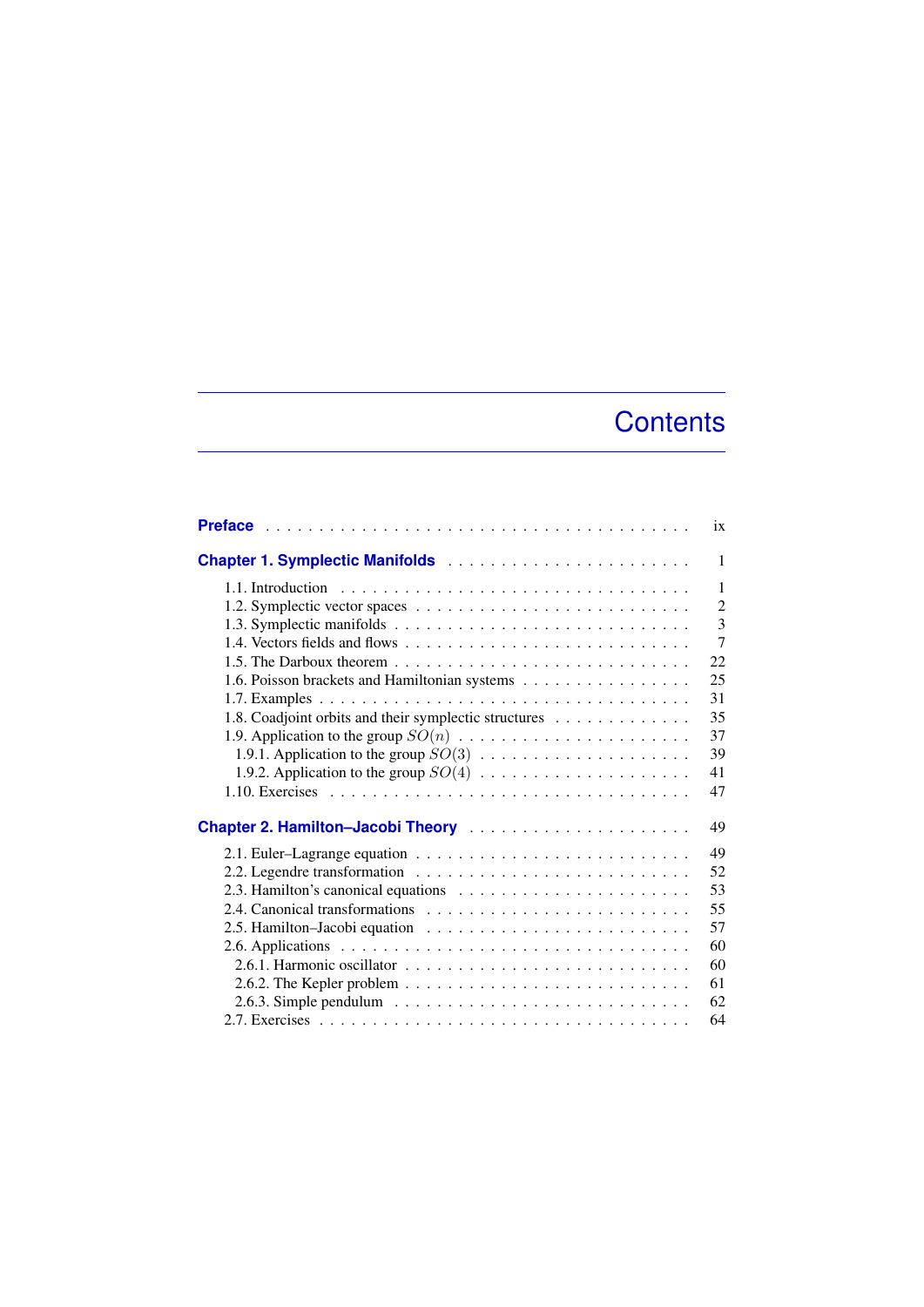|                                                                                                                                    | 67         |
|------------------------------------------------------------------------------------------------------------------------------------|------------|
| 3.1. Hamiltonian systems and Arnold-Liouville theorem                                                                              | 67         |
| 3.2. Rotation of a rigid body about a fixed point                                                                                  | 75         |
|                                                                                                                                    | 78         |
| 3.2.2. The Lagrange top $\ldots \ldots \ldots \ldots \ldots \ldots \ldots \ldots$                                                  | 82         |
|                                                                                                                                    | 83         |
|                                                                                                                                    | 90         |
|                                                                                                                                    | 91         |
|                                                                                                                                    | 91         |
|                                                                                                                                    | 93         |
| 3.4. Yang–Mills field with gauge group $SU(2)$                                                                                     | 93         |
| 3.5. Appendix (geodesic flow and Euler-Arnold equations)                                                                           | 95         |
|                                                                                                                                    | 100        |
| <b>Chapter 4. Spectral Methods for Solving Integrable Systems Allen Chapter 4. Spectral Methods for Solving Integrable Systems</b> | 103        |
|                                                                                                                                    |            |
| 4.2. Integrable systems and Kac-Moody Lie algebras                                                                                 | 103<br>104 |
|                                                                                                                                    | 107        |
|                                                                                                                                    | 108        |
| 4.5. The Manakov geodesic flow on the group $SO(4)$                                                                                | 109        |
| 4.6. Jacobi geodesic flow on an ellipsoid and Neumann problem                                                                      | 114        |
|                                                                                                                                    | 115        |
|                                                                                                                                    | 115        |
| 4.9. The coupled nonlinear Schrödinger equations                                                                                   | 118        |
|                                                                                                                                    | 119        |
|                                                                                                                                    | 119        |
|                                                                                                                                    | 121        |
|                                                                                                                                    | 122        |
|                                                                                                                                    | 122        |
|                                                                                                                                    |            |
| <b>Chapter 5. The Spectrum of Jacobi Matrices and Algebraic</b>                                                                    |            |
| <b>Curves</b>                                                                                                                      | 129        |
|                                                                                                                                    | 129        |
|                                                                                                                                    | 135        |
| 5.3. Continued fraction, orthogonal polynomials and Abelian integrals                                                              | 137        |
|                                                                                                                                    | 140        |
| <b>Chapter 6. Griffiths Linearization Flows on Jacobians Administration</b>                                                        | 143        |
|                                                                                                                                    | 143        |
|                                                                                                                                    | 144        |
|                                                                                                                                    | 148        |
|                                                                                                                                    | 149        |
|                                                                                                                                    |            |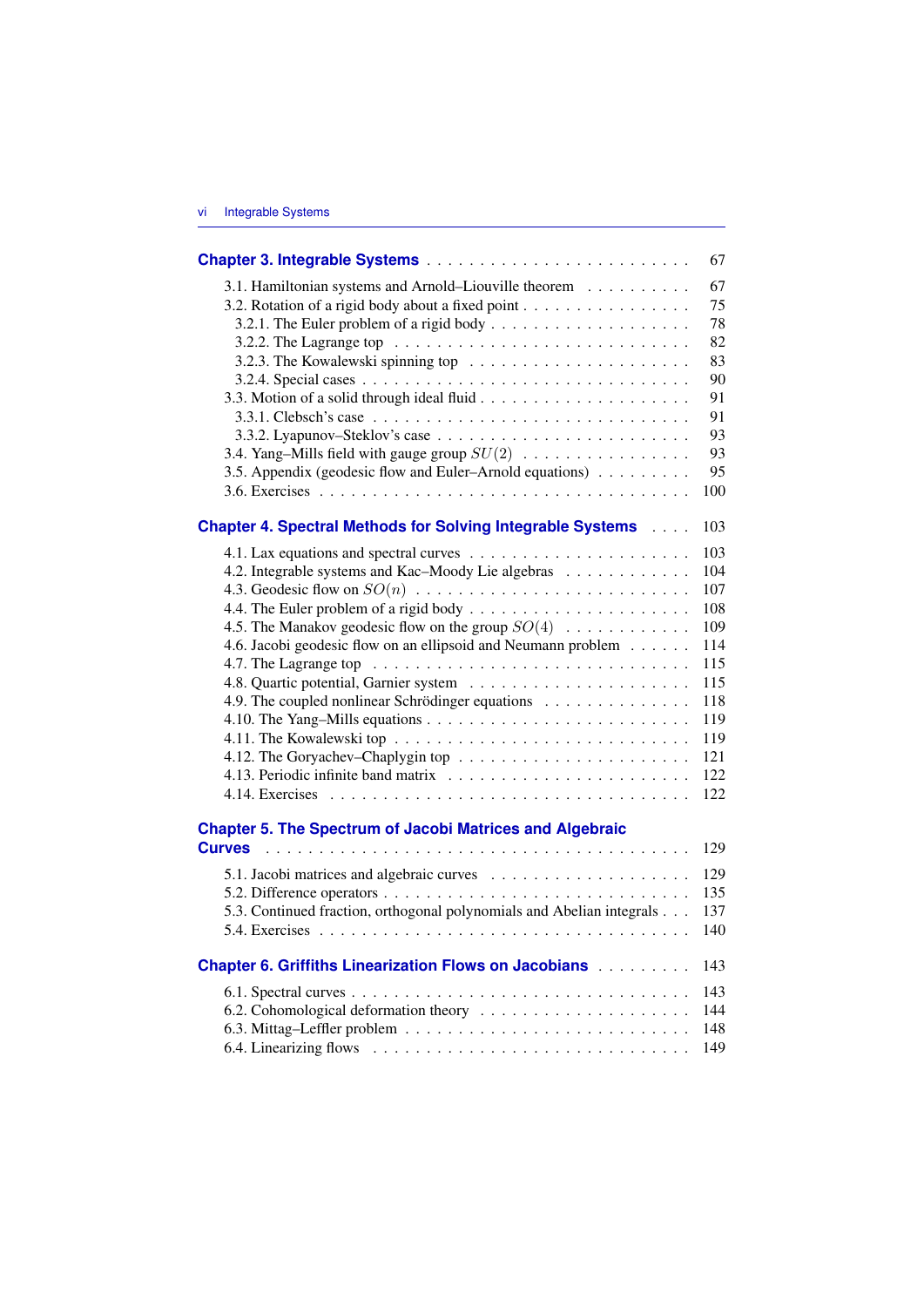|                                                                                                     | 150 |
|-----------------------------------------------------------------------------------------------------|-----|
| 6.6. The Lagrange top $\ldots \ldots \ldots \ldots \ldots \ldots \ldots \ldots \ldots \ldots$       | 153 |
|                                                                                                     | 154 |
| 6.8. The <i>n</i> -dimensional rigid body $\ldots \ldots \ldots \ldots \ldots \ldots \ldots \ldots$ | 155 |
|                                                                                                     | 156 |
| <b>Chapter 7. Algebraically Integrable Systems</b>                                                  | 159 |
|                                                                                                     | 159 |
|                                                                                                     | 164 |
| 7.3. The Liouville-Arnold-Adler-van Moerbeke theorem                                                | 171 |
|                                                                                                     | 173 |
|                                                                                                     | 175 |
|                                                                                                     | 191 |
| 7.7. The Manakov geodesic flow on the group $SO(4)$                                                 | 200 |
| 7.8. Geodesic flow on $SO(4)$ with a quartic invariant                                              | 206 |
| 7.9. The geodesic flow on $SO(n)$ for a left invariant metric                                       | 210 |
| 7.10. The periodic five-particle Kac-van Moerbeke lattice                                           | 212 |
|                                                                                                     | 213 |
|                                                                                                     | 214 |
|                                                                                                     | 215 |
|                                                                                                     | 215 |
| <b>Chapter 8. Generalized Algebraic Completely Integrable</b>                                       |     |
| <b>Systems</b>                                                                                      | 221 |
|                                                                                                     | 221 |
| 8.2. The RDG potential and a five-dimensional system                                                | 225 |
| 8.3. The Hénon-Heiles problem and a five-dimensional system                                         | 229 |
| 8.4. The Goryachev–Chaplygin top and a seven-dimensional system                                     | 231 |
|                                                                                                     |     |
|                                                                                                     | 236 |
|                                                                                                     | 237 |
| Chapter 9. The Korteweg-de Vries Equation                                                           | 241 |
|                                                                                                     | 241 |
|                                                                                                     | 243 |
| 9.2. Stationary Schrödinger and integral Gelfand-Levitan equations                                  | 255 |
|                                                                                                     | 269 |
| <b>Chapter 10. KP-KdV Hierarchy and Pseudo-differential</b>                                         |     |
| <b>Operators</b>                                                                                    | 275 |
| 10.1. Pseudo-differential operators and symplectic structures                                       | 275 |